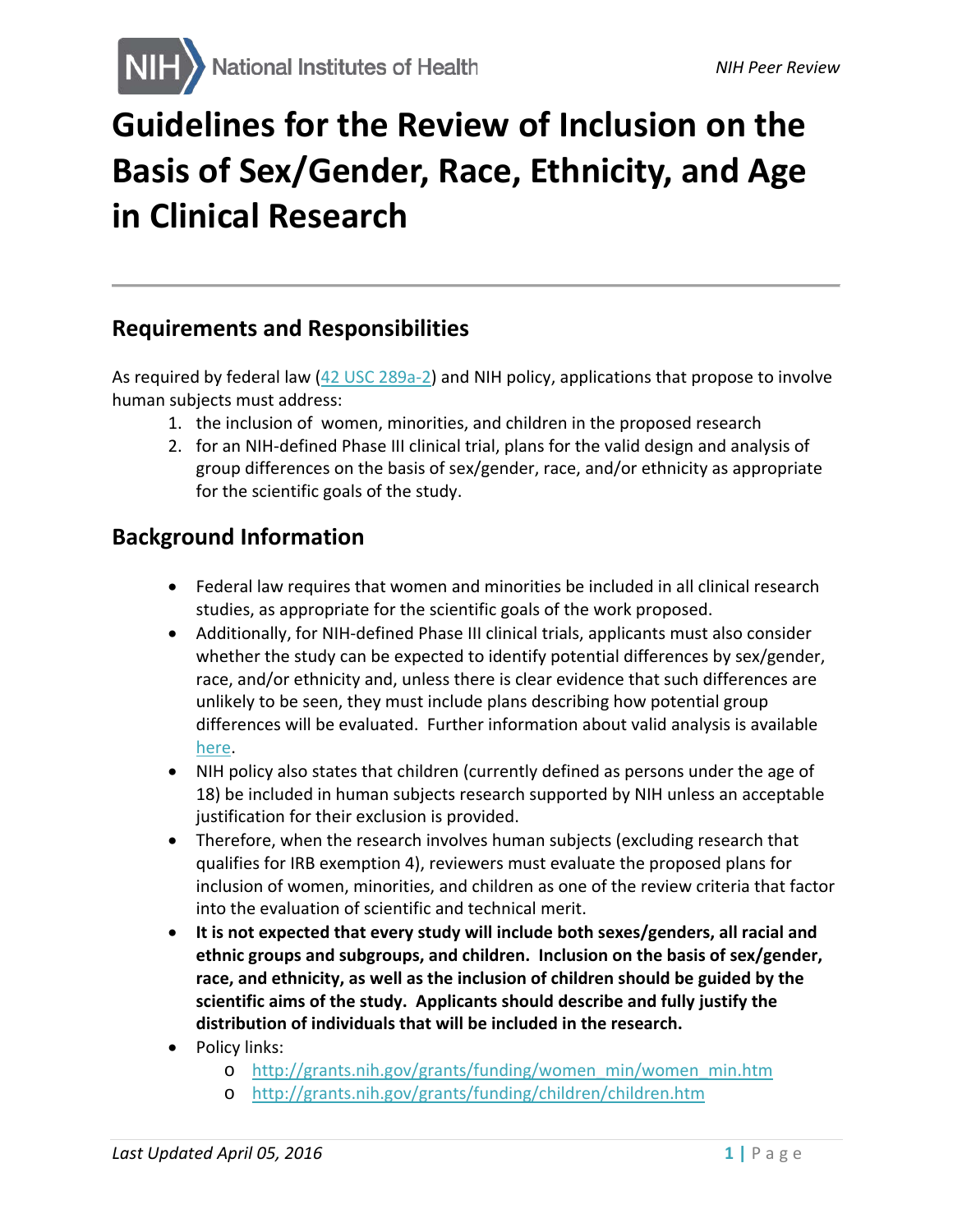# **Applicant Responsibilities**

Applicants must designate if human subjects are involved, and if so, whether the proposed activities meet the criteria for an IRB exemption. Applications that involve human subjects with the exception of those meeting the requirements for IRB Exemption 4 must address 1) inclusion of individuals on the basis of their sex/gender, race, and ethnicity and 2) inclusion of children (defined as persons under the age of 18). Applicants must also provide a planned enrollment table(s) with the proposed sample distributed on the basis of sex/gender, race, and ethnicity (or a cumulative inclusion enrollment report if working with an existing dataset). When conducting an NIH-defined Phase III clinical trial, applicants must also provide a description of the plans for valid analysis and evaluation of potential group differences on the basis of sex/gender, race, and ethnicity.

## **Scientific Review Group (SRG) Responsibilities**

The NIH Peer Review regulations (42 C.F.R. 52h) specify that reviewers will take into account, in determining overall impact that the project in the application could have on the research field involved, the adequacy of plans to include both sexes/genders, minorities, children, and special populations as appropriate for the scientific goals of the research. Therefore, the SRGs must factor their evaluation of the proposed plans for the inclusion of individuals on the basis of their sex/gender, race, ethnicity, and age into their overall evaluation of an application's scientific and technical merit.

### **Reviewer Responsibilities**

#### **I. Evaluate the applicant's plans for inclusion on the basis of sex/gender, race, and ethnicity**

i. Does the applicant provide a description of their plans for including individuals on the basis of their sex/gender, race, and ethnicity considering the points in Section I of the Inclusion worksheet (provided below)?

If NO, rate the inclusion plans as UNACCEPTABLE.

If YES, is there an adequate justification for the proposed sample considering the required four points (see the worksheet for additional details)?

If YES, rate the inclusion plans as ACCEPTABLE.

If NO (the justification is inadequate), rate the plans as UNACCEPTABLE for the inclusion of women and minorities and EXPLAIN WHY.

ii. In addition to (i), for NIH-defined Phase III clinical trials, does the applicant address plans for a valid analysis of group differences on the basis of sex/gender, race, and/or ethnicity considering the points in Section II of the Inclusion worksheet?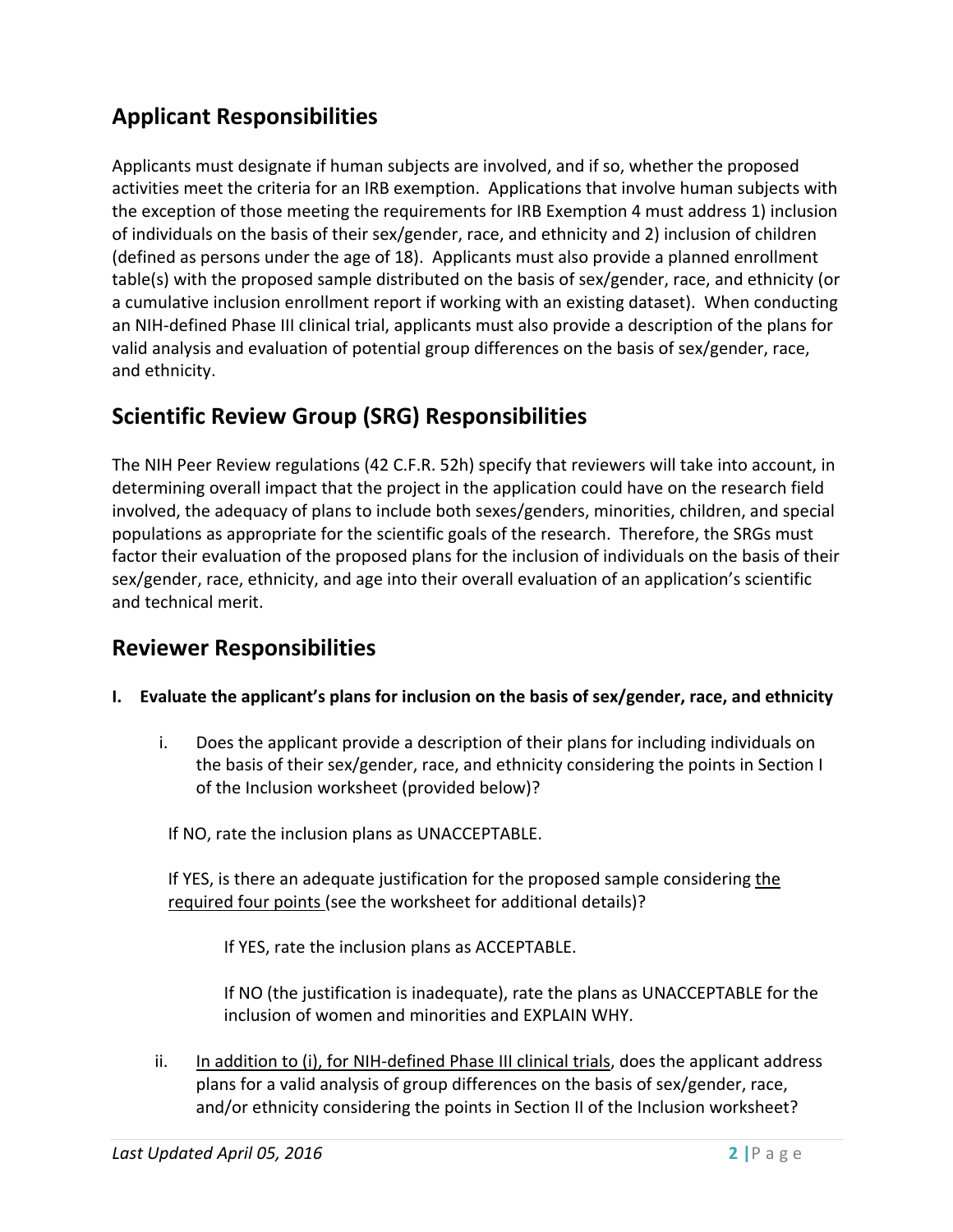If NO, rate the plans for valid analysis as UNACCEPTABLE [even if acceptable for (i)].

If YES, does the description of expected sex/gender, racial, and ethnic differences in intervention effect include selection and discussion of one of the required analysis plans? (See Section II of the Inclusion worksheet for details)

If the discussion is inadequate, rate the plans for valid analysis as UNACCEPTABLE and EXPLAIN WHY.

#### **II. Evaluate the applicant's plans for the inclusion of children (defined as individuals under the age of 18)**

Does the applicant provide a description of their plans for including children (defined as individuals under the age of 18)?

If NO, rate the inclusion plans as UNACCEPTABLE.

If YES, is there an adequate justification for the inclusion or exclusion of children considering the points in Section III of the Inclusion worksheet?

If YES, rate the inclusion plans as ACCEPTABLE.

If NO (the justification is inadequate), rate the plans as UNACCEPTABLE for the inclusion of children and EXPLAIN WHY.

**III. Prepare written comments, including specific comments describing all inclusion concerns when rated as Unacceptable.**

# **Worksheet to Assist in Reviewing the Required Points of Section on the Inclusion of Women, Minorities, and Children in Clinical Research and Clinical Trials**

**I. Evaluating inclusion on the basis of sex/gender, race, and ethnicity:**

#### **Point 4.2.1 Planned Distribution of Subjects**

*Does the applicant describe the planned distribution of subjects by sex/gender, race, and ethnicity for each proposed study considering the following?*

*\_\_\_* Is there a description of the planned distribution using the Planned Enrollment Report format? If there is no report, does the applicant provide sufficient information to understand the planned distribution of subjects by sex/gender, race, and ethnicity?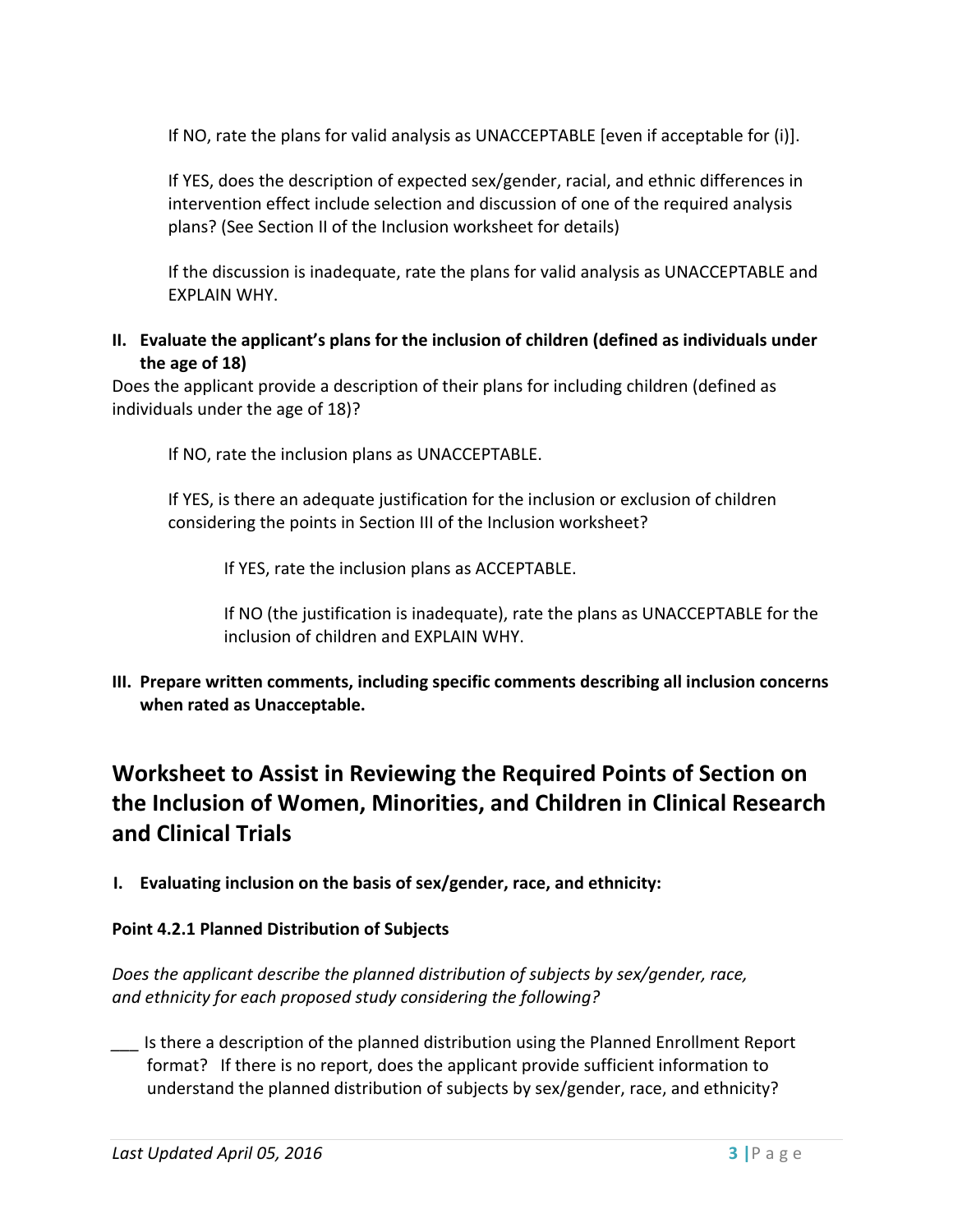- For studies planning to use an existing dataset(s):
	- *\_\_\_* Is there a description of the planned distribution using the Planned Enrollment Report format?, or
	- \_\_\_ Is there an explanation if sex/gender, racial, and/or ethnic composition of existing dataset is unknown?, if so
	- \_\_\_ Is there a description of the sex/gender, racial, and ethnic composition for the population base of the existing dataset(s), if known?

#### **Point 4.2.2 Description and Rationale of Subject Selection**

*Does the applicant adequately describe the subject selection criteria and rationale for selection considering the population at risk for the disease/condition under study and the scientific objectives and proposed study design?* 

#### **Point 4.2.3 Rationale for Exclusion**

*If the proposed sample is not representative of those at risk for the disease/condition under study, does the applicant provide an adequate justification of this considering the following*:

- \_\_\_ the literature on the existence of (or lack of) differences on the basis of sex/gender, race, and ethnicity
- the proposed sample size
- \_\_\_ the need to fill a particular research gap
- \_\_\_ the feasibility of establishing collaborative arrangements (cost is not an acceptable justification)
- \_\_\_ the purpose of the research constrains applicant selection (e.g., unique stored specimens, rare surgical specimens etc.)

#### **Point 4.2.4 Description of Outreach Programs for Recruitment**

*Does the applicant adequately describe recruitment and outreach plans or other methods for enrolling the individuals proposed as part of the sample?*

#### **II. Additional requirements when evaluating NIH-defined Phase III Clinical Trials:**

- Applicants should address the following issues for ensuring valid analyses:
	- $\circ$  inclusive eligibility criteria in general, the cost of recruiting certain groups and/or geographic location alone are not acceptable reasons for exclusion of particular groups;
	- o allocation of study participants of both sexes/genders (males and females) and from different racial and/or ethnic groups to the intervention and control groups by an unbiased process such as randomization;
	- o unbiased evaluation of the outcome(s) of study participants; and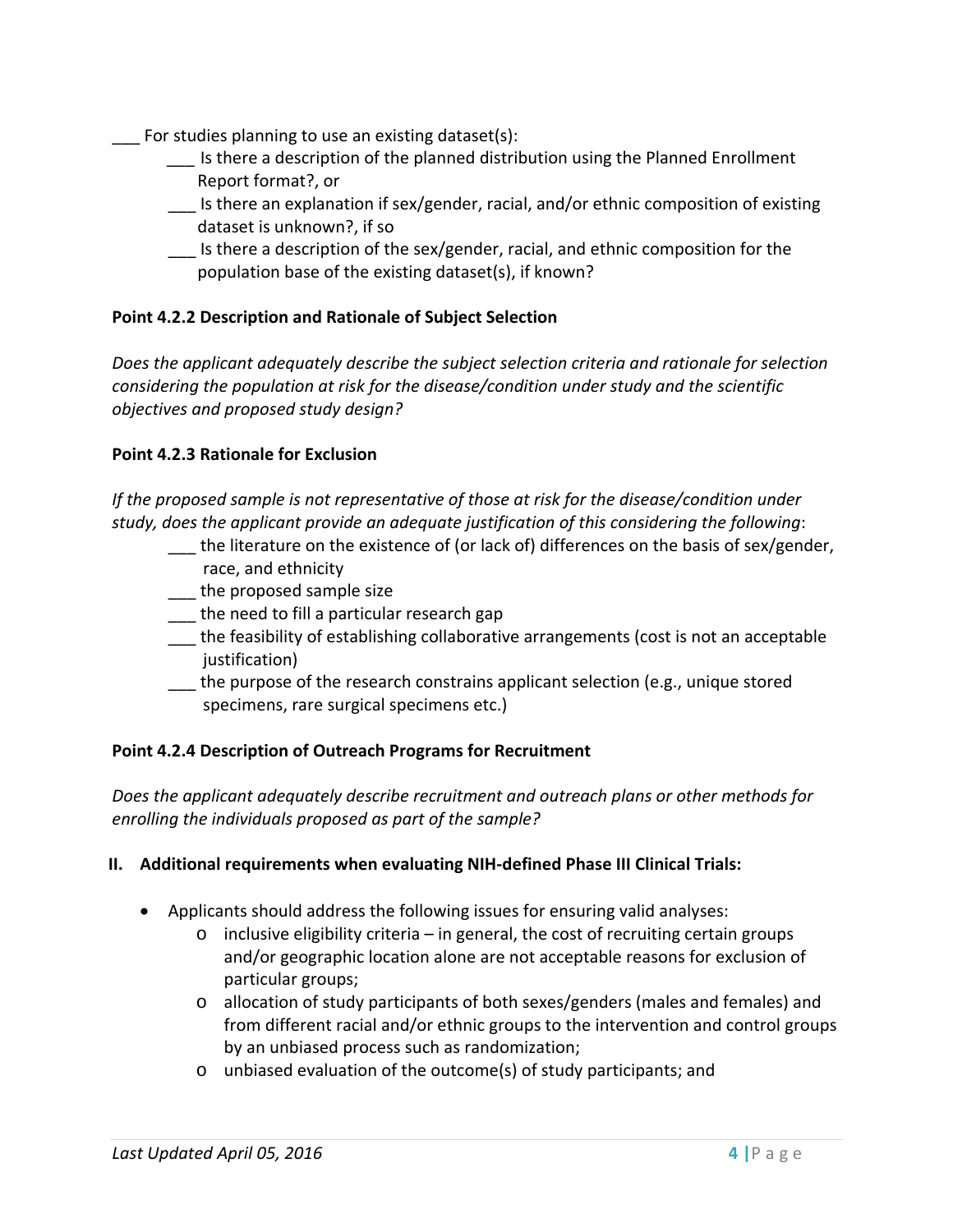- $\circ$  use of unbiased statistical analyses and proper methods of inference to estimate and compare the intervention effects by sex/gender, race, and/or ethnicity, particularly if prior evidence strongly suggests that differences exist.
- Applicants also should address whether they plan to test or not test for differences in effect among sex/gender, racial, and/or ethnic groups and why that is or is not appropriate. This may include supporting evidence and/or data derived from animal studies, clinical observations, metabolic studies, genetic studies, pharmacology studies as well as observational, natural history, epidemiology and/or other relevant studies. Additional factors may include planned primary and secondary outcomes and whether there are previous studies that support or negate the likelihood of differences between groups.
- The plans must include selection and discussion of one of the following analysis plans.

#### *Does the applicant address their plans in the context of one of the following?*

- \_\_\_ Plans to conduct valid analyses to detect significant differences in intervention effect among sex/gender, racial, and/or ethnic subgroups when prior studies strongly support these significant differences among subgroups, or
- Plans to include and analyze sex/gender, racial, and/or ethnic subgroups when prior studies strongly support no significant differences in intervention effect between subgroups. (Representation of sex/gender, racial, and ethnic groups is not required as subject selection criteria, but inclusion is encouraged), or
- \_\_\_ Plans to conduct valid analyses of intervention effect in sex/gender, racial and/or ethnic subgroups (without requiring high statistical power for each subgroup) when the prior studies neither support nor negate significant differences in intervention effect among subgroups.

#### **III. Evaluation inclusion of children (individuals under the age of 18):**

*Does the applicant adequately describe plans for the inclusion/exclusion of children (individuals under the age of 18) including:*

- \_\_\_ Description and rationale of the age range(s) of individuals expected to be recruited
- Description and justification of the exclusion of children under 18 altogether or of a subset of children (Refer [here](http://grants.nih.gov/grants/guide/notice-files/not98-024.html) for a complete description of justifications for excluding children)

If children are included, does the applicant adequately describe the:

- Expertise of the investigative team for working with the children at the ages included
- \_\_\_ Facilities available to accommodate children
- Inclusion of a sufficient number of children to contribute to a meaningful analysis relative to the purpose of the study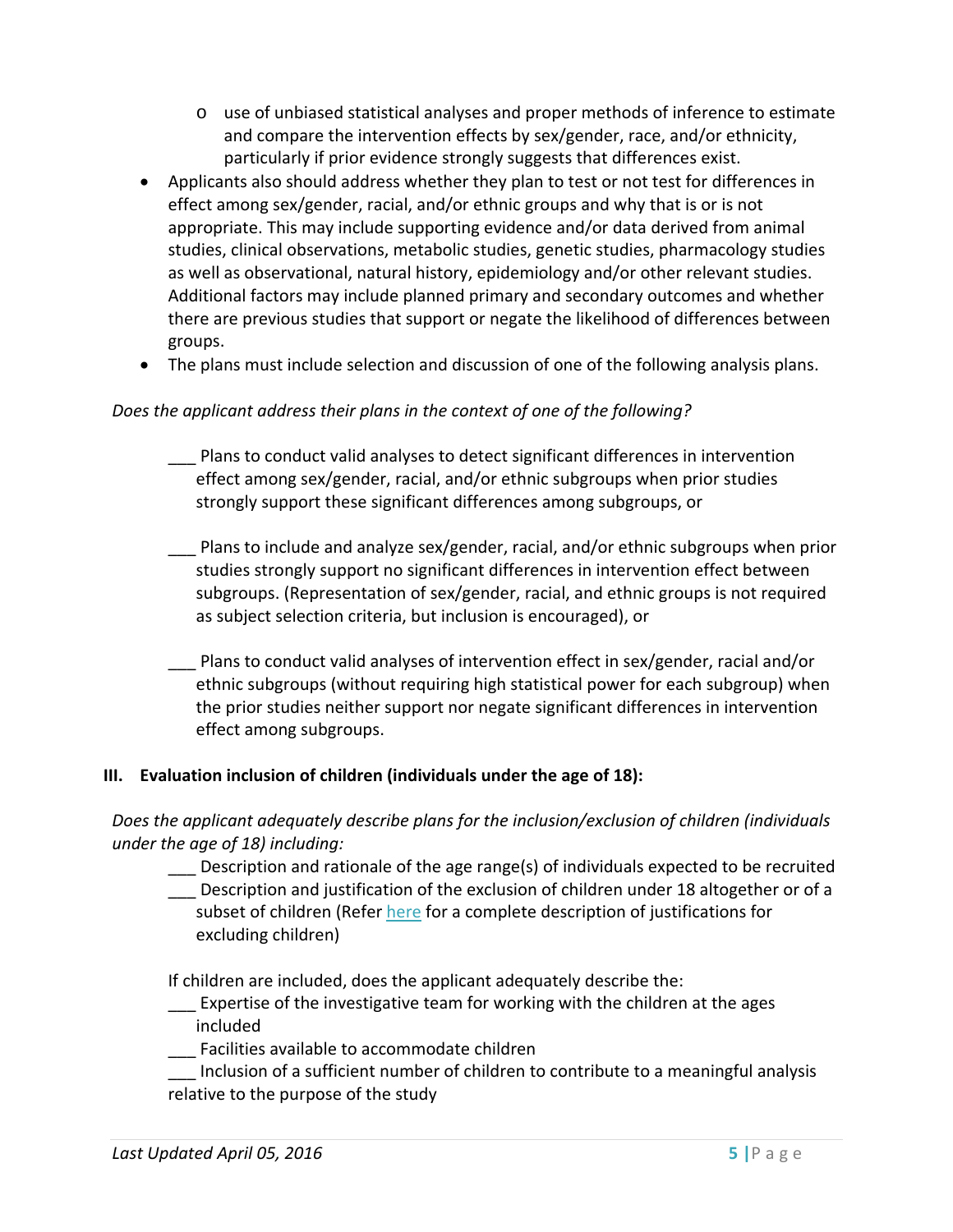## **References and Resources**

#### **I. Inclusion Coding**

The reviewer coding of inclusion on the critique template has been simplified to focus on whether the distribution of individuals is scientifically justified for the proposed study(ies). Reviewers should assess inclusion according to these guidelines and select the following options for the given categories:

- Sex/gender:
	- o Distribution justified scientifically = Acceptable
	- o Distribution not justified scientifically = Unacceptable
- Race/ethnicity:
	- o Distribution justified scientifically = Acceptable
	- o Distribution not justified scientifically = Unacceptable
- For Phase III Clinical Trials, plans for valid design and analysis:
	- o Plans justified scientifically = Acceptable
	- o Plans not justified scientifically = Unacceptable
- Child:
	- o Including ages < 18 justified scientifically = Acceptable
	- o Including ages < 18 not justified scientifically = Unacceptable
	- o Excluding ages < 18 justified scientifically = Acceptable
	- o Excluding ages < 18 not justified scientifically = Unacceptable

#### **II. NIH Definitions**

#### *Clinical research*:

1) Patient-oriented research. Research conducted with human subjects (or on material of human origin such as tissues, specimens and cognitive phenomena) for which an investigator (or colleague) directly interacts with human subjects. Excluded from this definition are in vitro studies that utilize human tissues that cannot be linked to a living individual. Patient-oriented research includes: (a) mechanisms of human disease, (b) therapeutic interventions, (c) clinical trials, or (d) development of new technologies. 2) Epidemiologic and behavioral studies.

3) Outcomes research and health services research.

#### *NIH-Defined Phase III Clinical Trial*:

An NIH-defined Phase III clinical trial is a broadly based prospective Phase III clinical investigation, usually involving several hundred or more human subjects, for the purpose of evaluating an experimental intervention in comparison with a standard or controlled intervention or comparing two or more existing treatments. Often the aim of such investigation is to provide evidence leading to a scientific basis for consideration of a change in health policy or standard of care. The definition includes pharmacologic, nonpharmacologic, and behavioral interventions given for disease prevention, prophylaxis,